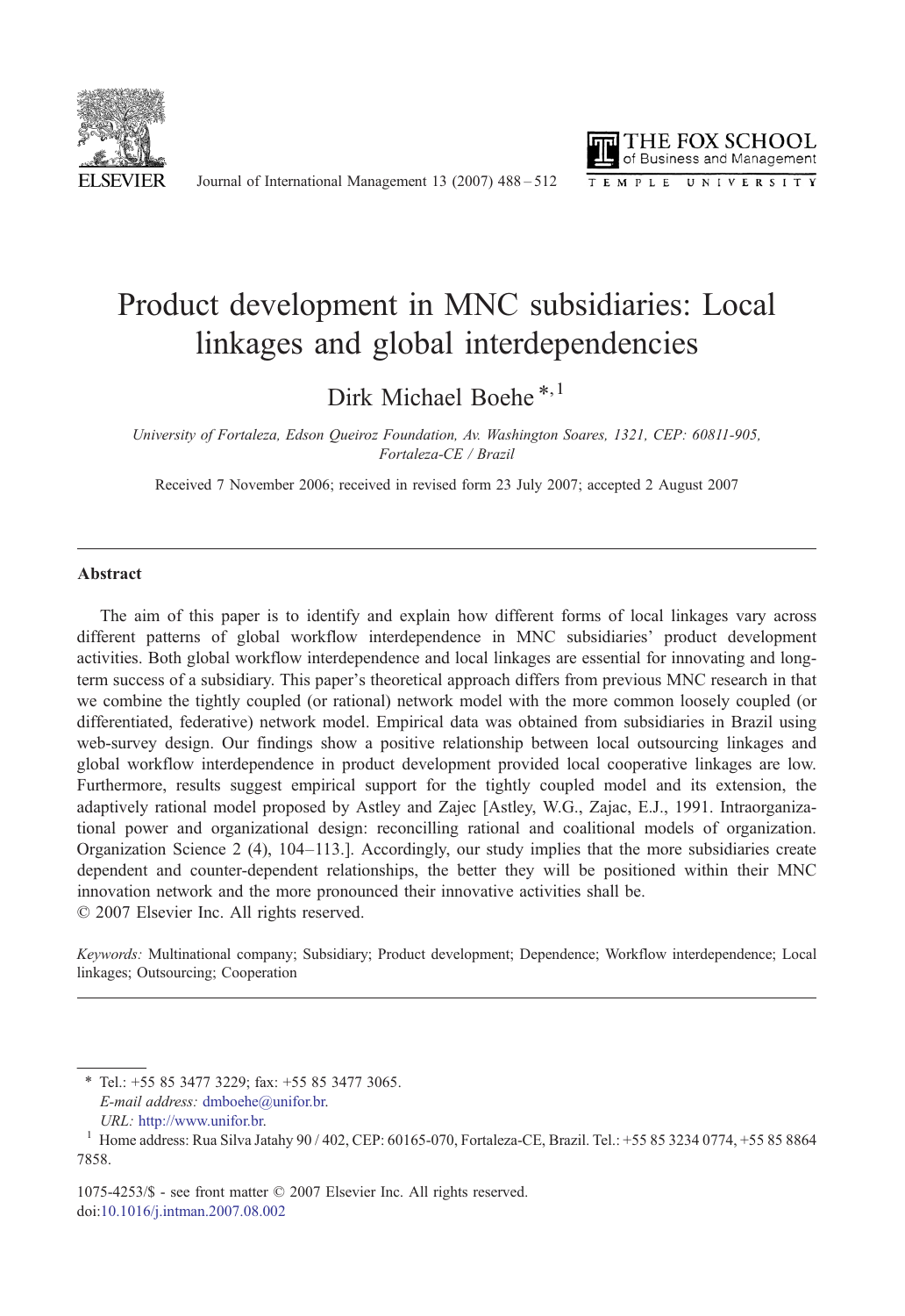## 1. Introduction

Inter-organizational relations have been considered crucial for innovating [\(von Hippel, 1988;](#page--1-0) [Lundvall, 1988\)](#page--1-0). Innovation in subsidiaries of multinational companies (MNCs) may therefore be nurtured drawing on linkages with local clients, suppliers, technology centers, universities or research institutes as well as on global relations with peer subsidiaries or headquarters ([Schmid](#page--1-0) [and Schurig, 2003\)](#page--1-0). Nevertheless, some prior research has also progressed, suggesting a possible trade-off between a subsidiary's relations with peer MNC units on the one hand and its linkages with local partners on the other [\(Holm and Pedersen, 2000](#page--1-0)).

Although some researchers have centered their attention on possible relationships between local responsiveness and global integration [\(Bartlett and Ghoshal, 1989\)](#page--1-0) as well as on a subsidiary's external and internal network [\(Ghoshal and Bartlett, 1990](#page--1-0)), earlier studies have not sufficiently examined how different types of local linkages may be related to different types of relations among MNC units. Specifically, the bulk of previous research is concerned with the flow of knowledge, resource and capital among MNC units ([Gupta and Govindarajan, 1991, 1994;](#page--1-0) [Nohria and Ghoshal, 1997; Randoy and Li, 2000](#page--1-0)), but does not connect role typologies and taxonomies to different types of local linkages. Likewise, little research has been carried out concerning local linkages that are conceptually different from the responsiveness or embeddedness notion, such as local outsourcing in product development.

While previous studies have been designed using the federative MNC network concept ([Ghoshal and Bartlett, 1990](#page--1-0)), this paper argues that the latter needs to be combined with the rational network model ([Astley and Zajac, 1990](#page--1-0)) in order to take account of the increasing integration of multinational networks. The rational network model focuses on tightly coupled inter-unit workflow interdependencies and will be used for the first time in survey research on exchange relations in product development between different MNC units.

Accordingly, this study addresses the aforementioned gaps with the following interrelated research questions: First of all, how are different degrees of global workflow interdependence related to different forms of local linkages? Secondly, to what degree do different patterns of local linkages vary across subsidiaries with different forms of global workflow interdependence in product development? Thirdly, if they vary, how can these variations be explained? Examining such variations could help researchers better understand why some subsidiaries create local linkages while others do not and why some subsidiaries are well-integrated in global innovation activities while others are not.

This paper is motivated by the following considerations: analysing different patterns of global workflow interdependence may provide interesting clues to the understanding of the position a subsidiary occupies within the MNC network and its relevance for the MNC's global division of labor in product development. Addressing these issues is also important since they may guide managerial choices considering costs and benefits of different kinds of local linkages and global workflow interdependencies. These choices are relevant to subsidiary managers who are interested in contributing to the overall success of the MNC as well as to head office managers interested in more efficient organizational designs.

The sample, product development units in MNC subsidiaries located in an emerging economy (Brazil), was selected intentionally because it may provide new insights distinct from those obtained in industrialized countries where almost all surveys of subsidiaries have been carried out so far. Specifically, innovative activities in a latecomer country as far as global integration of MNC subsidiaries and innovation are concerned, may uncover yet unrealized phenomena and contribute to examining the relevance of local linkages distinct from those stressed in prior research.